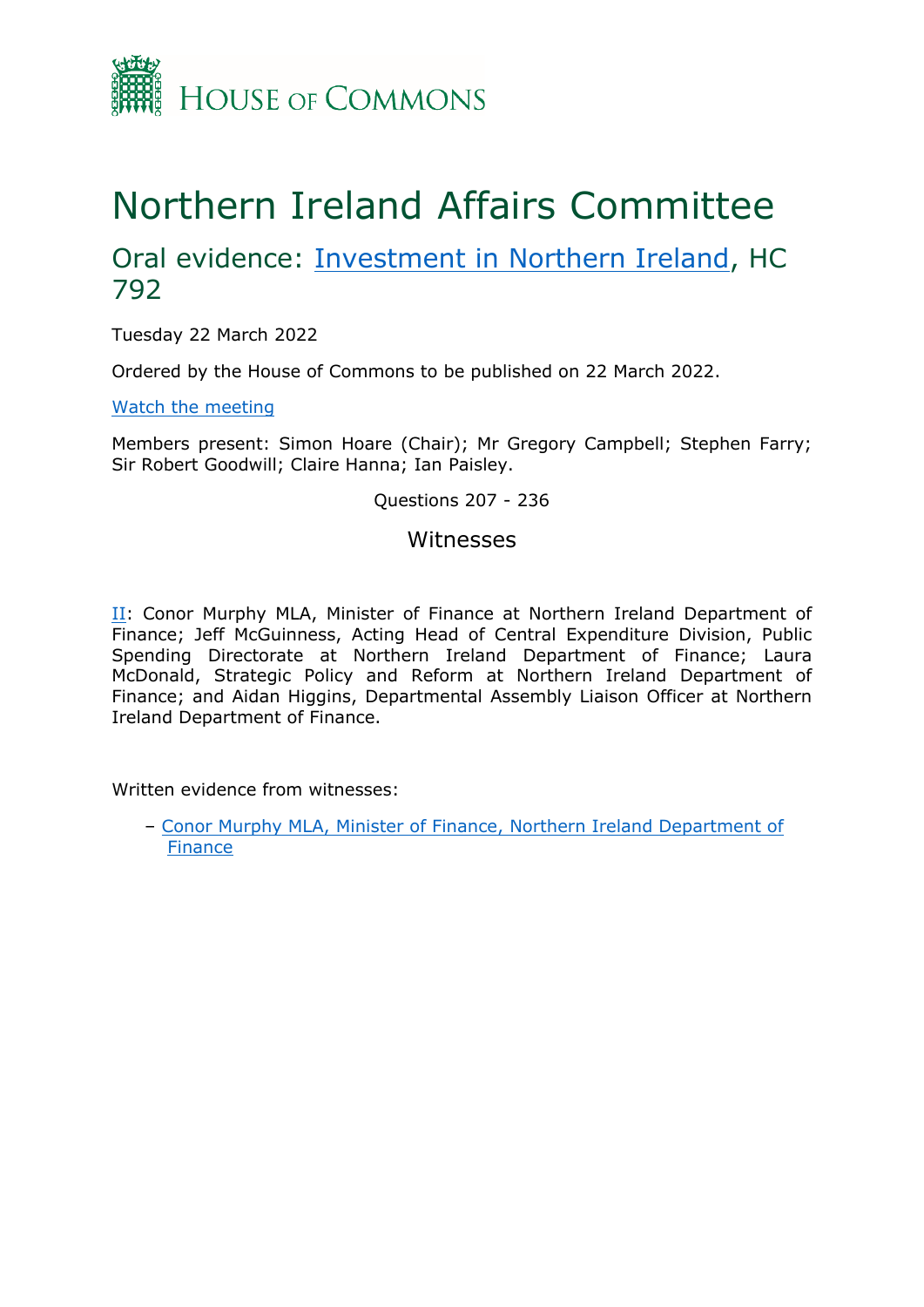

## <span id="page-1-0"></span>Examination of witnesses

Witnesses: Conor Murphy MLA, Jeff McGuinness, Laura McDonald and Aidan Higgins.

[*This evidence was taken by video conference*]

Q207 **Chair:** Good afternoon everybody and good afternoon to our witnesses. Thank you for joining us for this second session as we look at investment in the economy in Northern Ireland. Thank you for joining us, Minister. We are very grateful. I am conscious that you are pressed for time, so we are going to be quick in our questions and if that could be reciprocated in the answers, we can cover the ground that we would like to.

As an opening question, could I ask you this, Minister? There is a lot of stuff going on at the moment with regard to the economy in Northern Ireland. We have heard from businesses, individuals and their organisations that they look for two things when formulating their business strategies: peace as a foundation and political stability as the bedrock to build their strategy on. What is your anxiety, if you will, over the collapse of the Executive and the impact that that might have on business confidence, investment, job creation and prosperity?

*Conor Murphy:* First, thank you for the invitation to speak to the Committee today. I am waiting on news from the Chamber about whether I am needed sooner rather than later. I apologise in advance for that.

**Chair:** These things happen. There is no need to apologise.

*Conor Murphy:* In relation to the instability due to the collapse of the Executive, it is frustrating because we had a two-year mandate, effectively, and a lot of good work has been done over the course of that mandate both in the Executive and in the Assembly Chamber itself. We are in the last week of the mandate now in the Assembly Chamber.

Even with all the challenges of the pandemic and other issues, the Executive has—for a five-party coalition, which is a tricky business at the best of times—managed to work together and to deliver significant support to business and right across the community and services to try to meet the challenges of the pandemic. There was a recognition that the Executive had been functioning as well as could be expected with all of the political challenges within it.

Business was already experiencing a significant level of austerity because of the protracted nature of the negotiations around the protocol. There is a recognition that there are issues that need to be fixed with the protocol. The protocol was compromised between a Brexit position that was foisted upon us, which we did not want, and the damage that that may well have done to economic development on the island of Ireland and the significant amount of cross-border trade that we had on the island, so the protocol was put in place to try to mitigate against the impact of Brexit.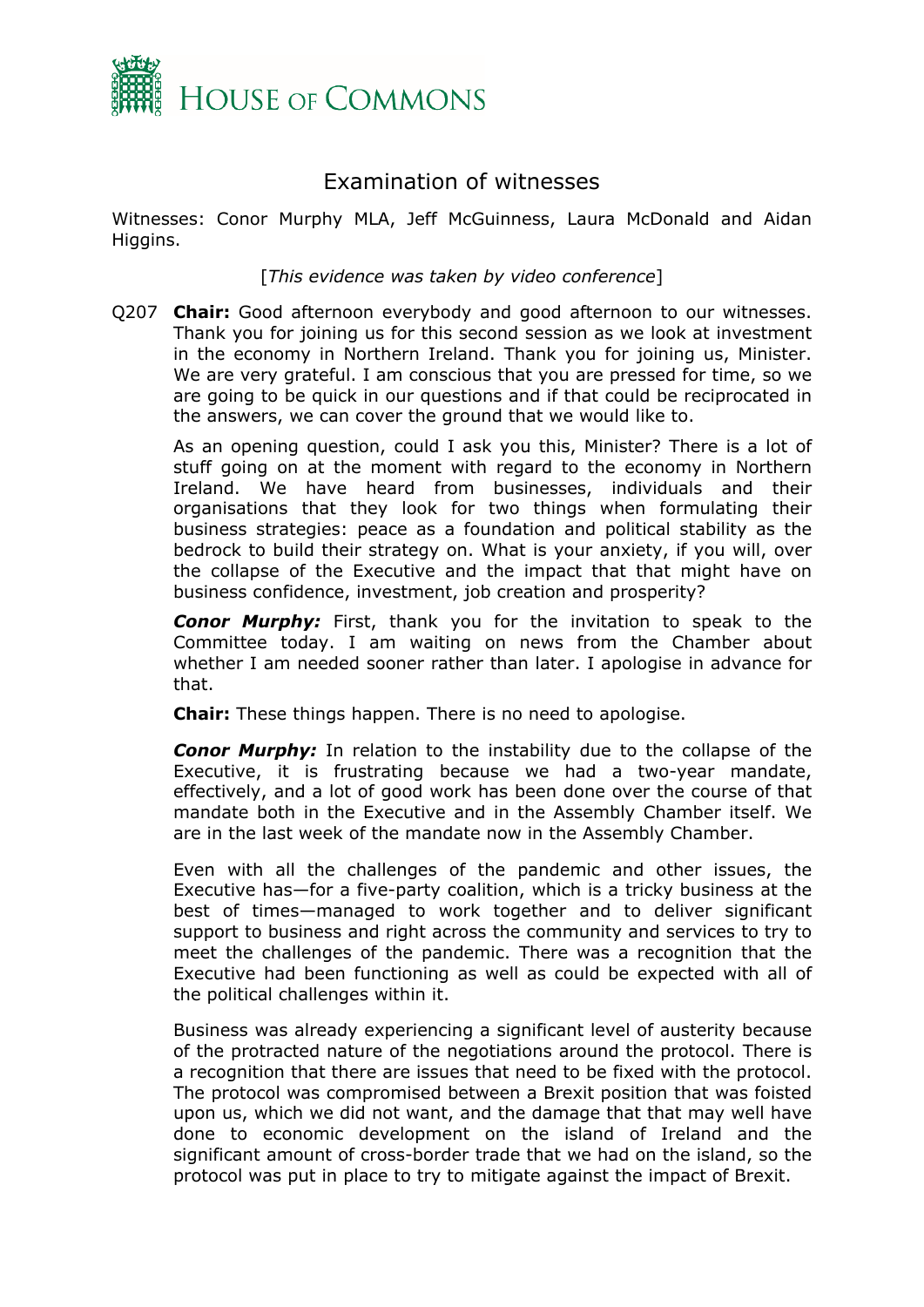

Undoubtedly, the protocol needed some fine tuning and tweaking, and those were matters that clearly needed to be resolved between the UK Government and the EU. For the Executive to be brought down on the basis of trying to influence those discussions, when clearly it is not a matter that the Executive has any authority over—we all have our views that we would give to the various negotiators—has added to the uncertainty for businesses, particularly at a time when, after many years, we had the potential for a three-year budget. While it did not give us the full funding that we would have liked, nonetheless, it did give us the opportunity to plan over the three years and did give us an opportunity to fix some of the issues in relation to health that needed significant attention, not just reforming the health service but also dealing with issues like waiting lists, cancer treatment services, mental health strategies and so on.

There was a real opportunity to use that three-year plan to deliver significant change in how we do our business, and that has now been lost to us because, when we had an opportunity to get a draft budget out of the constitution, we had not agreed a delivery budget and we would have had to agree the budget in the last number of weeks, which would have allowed Departments to begin planning now for the next three years. That opportunity has been lost.

In my opinion, it has been lost in a futile way because the absence of an Executive is not having any impact whatsoever on the protocol negotiations. It is only harming the people we represent collectively here and damaging the capability of Departments to plan for the future and to give that level of certainty in terms of support, not just to business but to communities and a range of sectors that are providing essential services for us. It really is a frustrating development.

I think that a lot of the good work that the Executive did manage to achieve over the last few years has been undone as we go into the next wave. We have been effectively hamstrung in terms of an ability to take decisions. We do have funding that is available and we were able to get a significant level of carry-over because of some of the in-funding that came at the end of the financial year, and £300 million would be available to us now to try to tackle some of the cost of living issues, facing a lot of families, communities and businesses. We cannot allocate that funding now until such time as an Executive is in place, so that adds to that frustration.

Q208 **Chair:** Thank you for that, Minister. From your ministerial eyrie, what is your overall assessment of UK Government investment in Northern Ireland? To what extent do you feel that UK Government investment schemes are aligned with Northern Ireland's economic priorities? Is there enough synergy going on and enough consultation and engagement?

*Conor Murphy:* There is no shortage of engagement, but I still believe it is very fragmented or at least is in a very uncertain position. Where we got the three-year budget, which was welcome, the level of funding that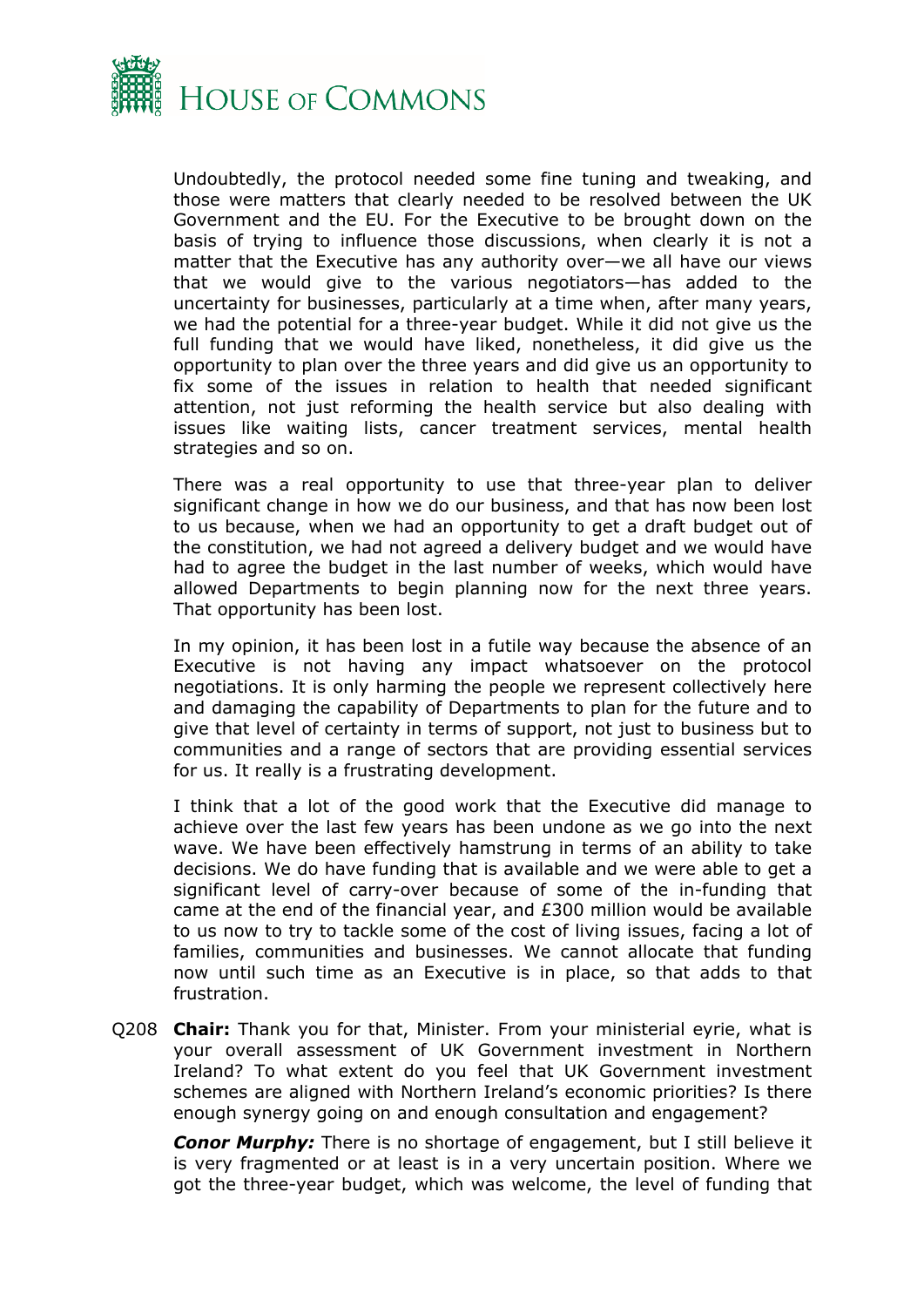

we have comes very late in the day for us to be able to consult significantly on it, plus there are some areas of spend that have not been confirmed for us—some of the issues under the Fresh Start Agreement, confidence and supply, New Decade, New Approach, City Deals—and not all of the details for funding were provided, which means we cannot include those in the budget and we have to revisit them at a later stage.

In the City Deals there is a significant level of co-operation. That has improved over time, but it is still a very flat profile over the years when clearly large capital projects were moved. The Executive are obliged to cover that in our own capital budgets, and we do not have the flexibility that we would like there. However, the engagement has improved from where we were at the beginning. We would hope to see progress on those matters, so that there is a recognition that capital over a long number of years does move in a very smooth direction and we do need that capital cover and recognition that profiles in relation to that spend will change and we will need some assistance with it.

The biggest bugbear that we have is the replacement of EU funding and the decision to use the Internal Market Act to allocate funding directly from Whitehall. That cuts across a range of responsibilities in several Departments and needs to do it in a way that is consistent because it was tasked to a number of areas, most of which are manged here by the Executive Department.

We have a different governmental structure—the relationship between local government and central Government—from that which perhaps pertains in England, Scotland or Wales, so that a lot of the functions that fall to local government in England, Scotland or Wales fall to central Government here. Yet central Government was excluded from applying for any of the funding. Therefore, not only was it a competition being run from London with very limited knowledge or experience of what the issues were on the ground here, but it also excluded those perhaps who had a track record of being able to deliver on some of these larger projects for town centres, about transport, and about areas such as support of arts and culture. All are done through central Government Departments here, yet they were excluded. As a consequence, we had a suboptimal application and we ended up with a very poor share of the money.

The Executive has no role in relation to that, so some of that funding cuts across areas that we would want to prioritise. Some of it is completely outside where our priorities would be. We obviously had the experience over a long number of years of receiving—with all of the caveats and all of the accountability attached—levels of EU funding that the Executive could allocate according to our own priorities, particularly in the areas of skills and training. That is one area where we are finding that there are job opportunities available yet we have significant growth in economically inactive people, so there is a need to try to match skills and get people back to work.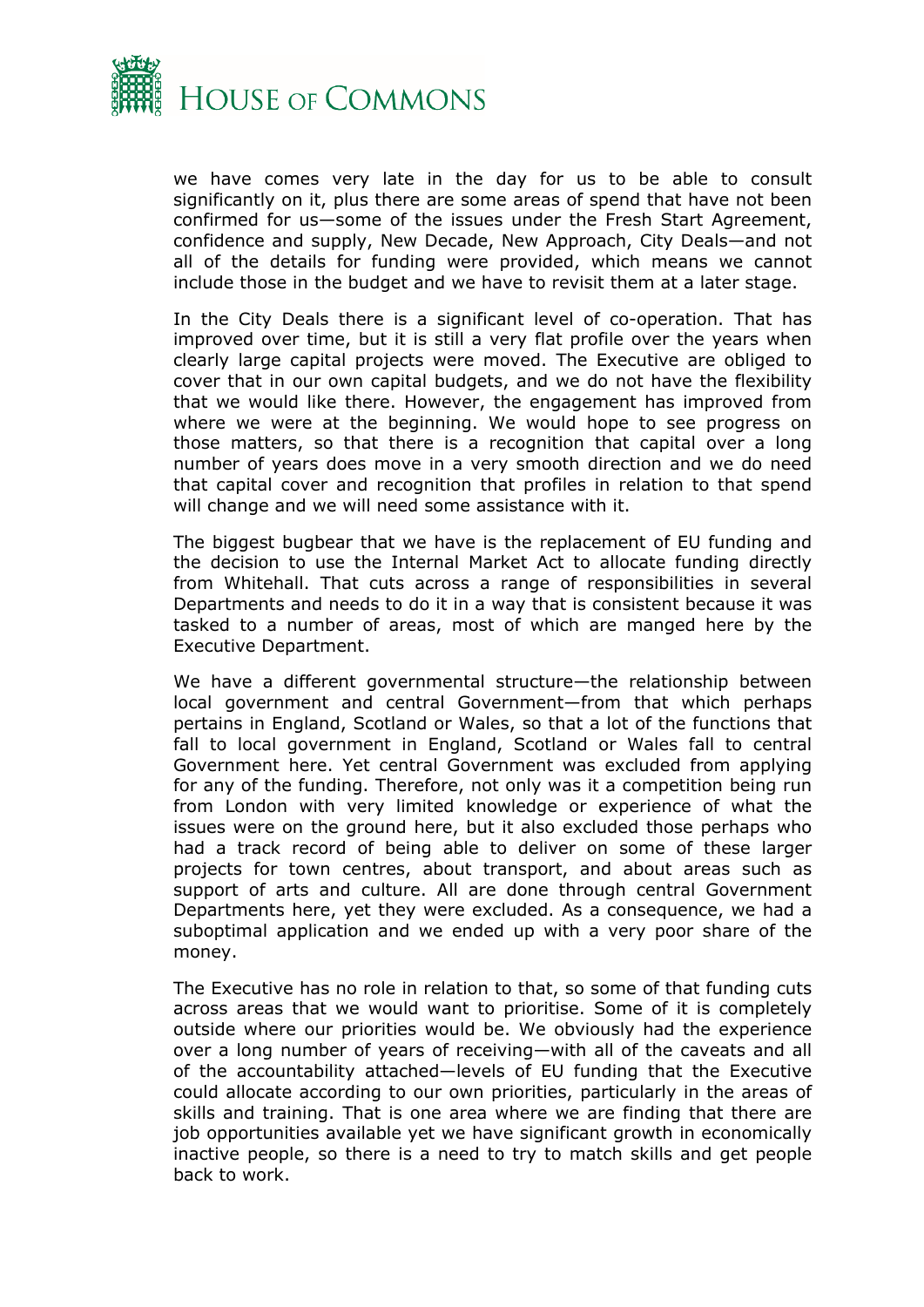

That function was traditionally delivered under European funding to the Department for the Economy. It has not been replaced. Instead, we have a competition process where we cannot provide any level of guarantee to all the groups that provided training for us. The Department has to try to sustain them from its own budget, which leaves it with a significant hole in the budget. I know you have had my colleague, the Minister for the Economy, in front of the Committee recently and I am sure he confirmed some of the difficulties that arise here.

The principle of how it has been approached really ignores the devolved arrangements. It cuts across them in a blunt way, does not recognise our priorities and does not try to match those priorities. There has been a very limited engagement with us late in the day to try to provide some assessment of some of the applications. We were not certain whether that would secure the funding or how. Indeed, some of the most successful applications were not run by the Executive at all. It was a very patchy response.

We have raised this very frequently. I had a meeting yesterday morning with the Chief Secretary to the Treasury alongside the Scottish and the Welsh finance Ministers. We do that quadrilaterally, and both Scotland and Wales have the same view as ourselves re the replacement of EU funding. That the funding that the British Government have decided to use in terms of levelling up should be given to the devolved areas, allowing us to allocate it to our priorities, to provide those kinds of strategies and prioritisation that we have a familiarity with and that also we are accountable for.

We are going to an election in the next couple of weeks on the basis of how we have managed these affairs over the last number of years, but yet we now find there is a funding stream, a series of funding streams, coming in to the devolved areas that we have no involvement with and cannot get any shape on. We have very little information to be able to even advise groups as to how they might apply, but, certainly, we cannot plan for that money. Effectively, when we are doing budget planning exercises we almost have to exclude a share of the UK Shared Prosperity Fund or any of the other funds that may come as part of levelling up from our considerations, because we cannot guarantee them and we cannot plan on the basis of what might come by way of competition.

**Chair:** First, thank you for that. We hear very clearly what you say. We have a lot of ground to cover with you, and I know your time is short, so I want to canter through this.

Q209 **Stephen Farry:** Good afternoon, Minister and team. I want to focus a bit more specifically on InvestNI, given that this is primarily an investment inquiry, and seek your thoughts on the potential impact of the current budget uncertainties on the work of InvestNI.

*Conor Murphy:* The draft budget that was proposed did give an opportunity to focus on what the Executive and all the Executive parties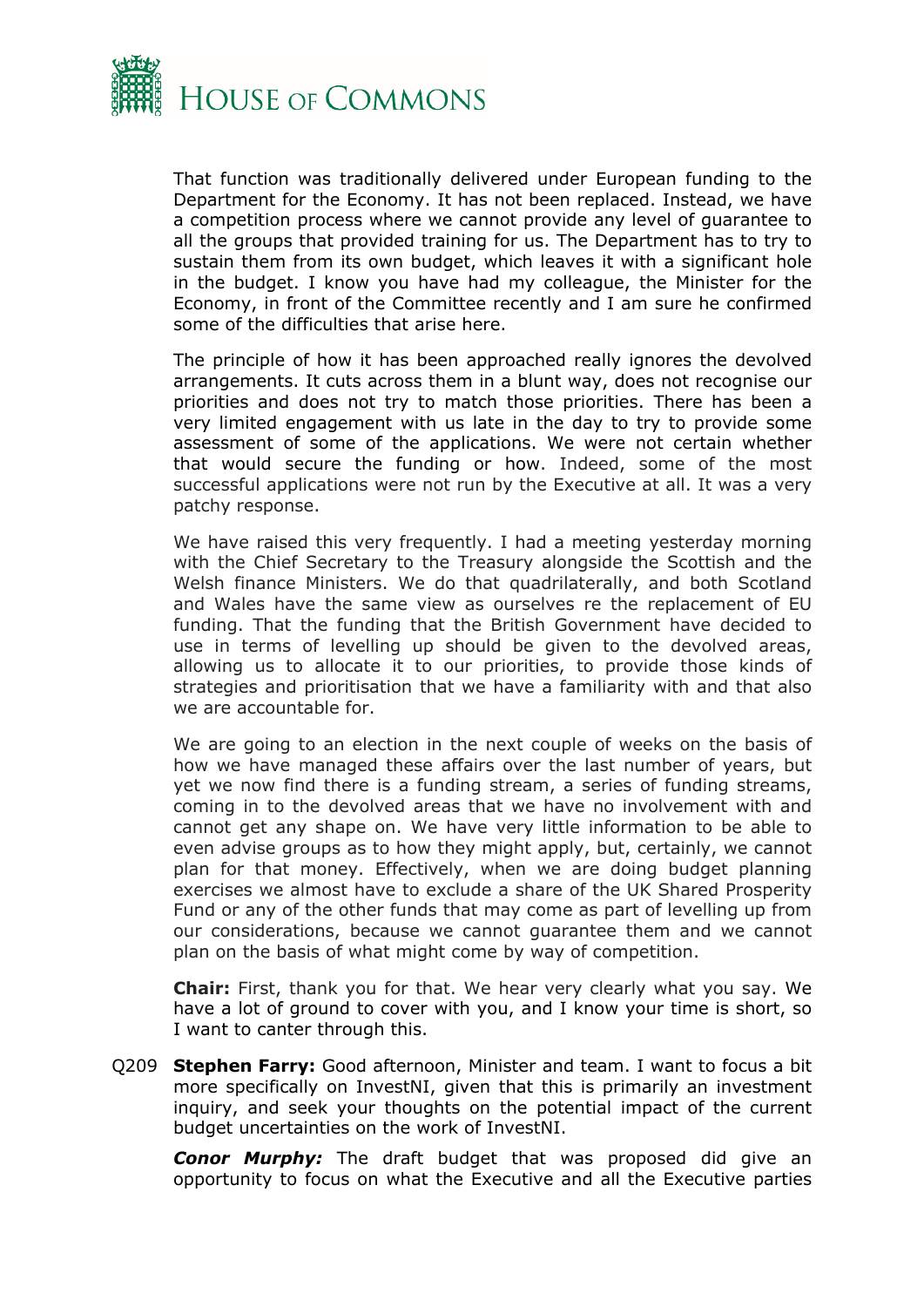

had been consistently saying, even prior to the Executive being restored, on the priorities that we had, and we wanted to get a multi-annual budget to try to tackle the big issues in Ireland and continue the process.

As you will know, Stephen, many plans have been put in place for transformation in health, and we wanted to finally get down to that transformation process. The draft budget reflected those stated intentions, but it did not do it to such an extent that it reduced the level available to all other Departments so that all Departments effectively faced a cut. All the Departments had an increase in their budgets as well, perhaps not the overall level of support that we wanted—we certainly do not have the funding to do all that we want to do to undo the impact of the austerity budgets over the last 10 years or so—but there was nonetheless an increase in each Department.

As you know, in our devolved settlement there is a significant degree of autonomy within each Department in terms of its spending prioritisation, so it would have been up to the Department for the Economy to prioritise—if that was what it felt was needed—how to fund the spend of InvestNI to be able to provide the level of support it does to businesses.

I have to say there is a review of InvestNI, which I think is welcome. It is a long time since InvestNI was subject to any review, and I do think that in the current climate—I have spent the last week in Washington DC with colleagues from the north here—there is, I think, in the time ahead, significant uncertainty in terms of where foreign direct investment will come or whether investment decisions will be taken in the short to medium term between the pandemic experience, the Ukraine issue, and just general uncertainty.

I do think it is a time for InvestNI to reconsider where it provides levels of support and where it needs to provide its focus. Certainly, from our perspective, the Department for the Economy did have an increase in its budget each year over the three years. From my point of view, had the Department wished to prioritise funding to invest, it could do so within that funding level.

Q210 **Stephen Farry:** It is probably a similar answer, Minister, but over the past few weeks we have heard a lot of representation from witnesses around the impact of budget cuts on skills and how important skills are for investment.

Is there anything further that you want to add on skills specifically or is it more or less exactly what you are saying around InvestNI more generally?

*Conor Murphy:* As you will know, the skills agenda is generally funded through the European Social Fund money that the Department got. I think it was roughly around £40 million a year. I am sure Jeff McGuinness will correct me if I am wrong, but it was around that amount. That has now been subsumed into this kind of delivery from Whitehall, which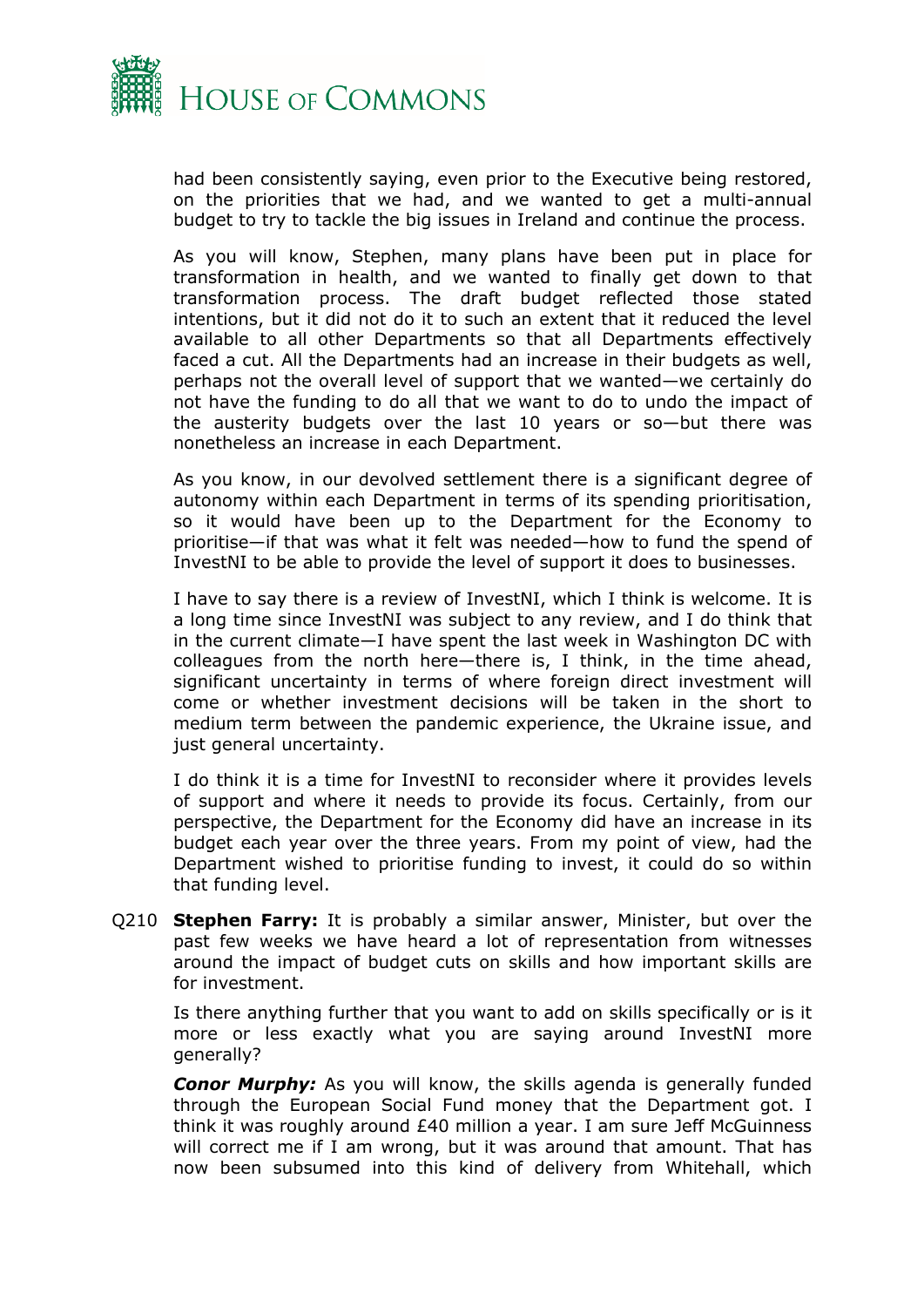

means that the groups who traditionally provided that element of training and support for people, getting them back into employment, could not guarantee funding going forward, so they were effectively issuing redundancy notices over the last while.

They did not engage with us to try to find a way to ensure that they had support, because the Department for the Economy had found a £40 million hole in its budget that traditionally it had got through European funding, and there has been no sign of a direct replacement. There have been some assurances given to some groups. I know we certainly offered a solution to both the Department for Communities and the Department for the Economy to try to provide that support, because we recognise how important it is. The Department for the Economy has informed us that it will give assurances to groups that they will receive funding, but that now comes out of the Department's own baseline and that funding has not been received.

Some of those groups may well apply for and attract funding from Whitehall, but we cannot provide that guarantee to them and, therefore, if that happens that is fine and it comes out of the Department's expense, but undoubtedly if we want to continue the services they provide particularly in a situation where we are finding there are jobs available and a significant number of people who do need retraining and updating their skills—the Department has to step in to provide that funding itself.

Q211 **Stephen Farry:** Finally, will you comment specifically on the impact on InvestNI from the loss of the ERDF? I appreciate that you have made the point that there is no guarantee of the replacement funding doing the same thing as was the case previously.

Could you maybe comment also on the fact that InvestNI was unsuccessful in some bids last year? What sort of implications can we potentially draw from that, as to what the future might hold?

**Conor Murphy:** I will apologise in advance because I have been told to wrap this up and go down to the Chamber.

However, I can say yes, traditionally the Department relied on ERDF funding to support InvestNI. If the Department wishes to continue that support it will have to find the money from within its budget.

Over the course of last year, we were issuing quite a lot of money and allocating quite a lot of money as it came to us. Some of it would be around certain prioritisations. If a bid that came in at that time from a Department for investment was not aligned with whatever we were prioritising at that particular time, it may well not have been successful. I would need to have the detail of when a bid was submitted, what the call had been put out for and what the terms were, but we recognise that InvestNI has a very important job to do and we need to have support for it. That is why we would have argued for the replacement of EU funding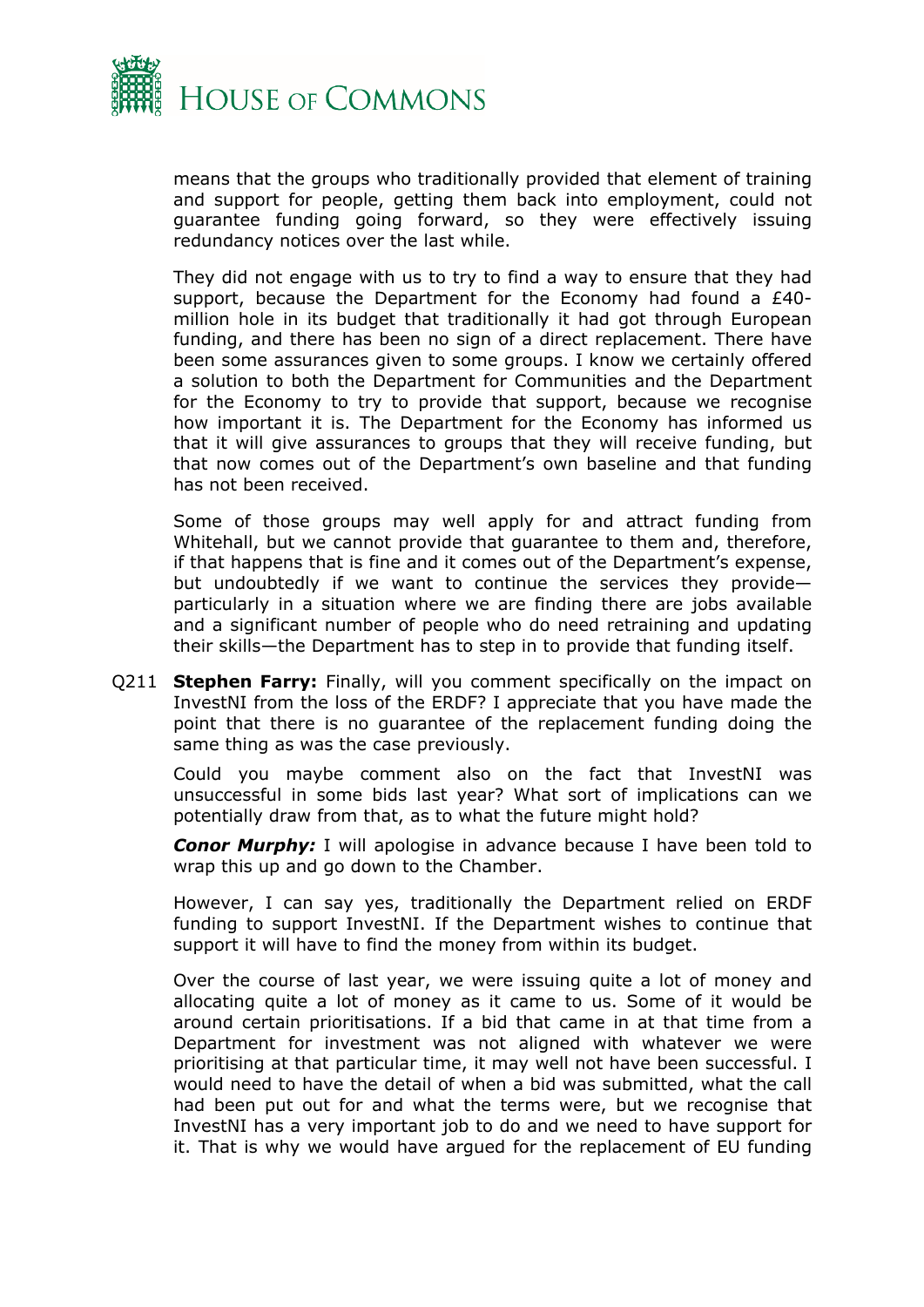

so we could directly give the funding that InvestNI had traditionally been used to.

I apologise because I do have to go, but Jeff McGuinness and Laura McDonald are both here and I am sure will be content to answer any further questions.

**Stephen Farry:** Thank you.

*Chair:* Thank you.

Q212 **Mr Gregory Campbell:** Mr McGuinness and Ms McDonald, I was going to ask this of the Minister, but I can make a point to you both. The Minister had mentioned the draft budget, but I think it was clear from the publicly expressed comments of the leadership of all the other parties that that draft budget was not going to command any political support. It appeared that it was only the party that was proposing the draft budget, Sinn Féin, that would be in support of it. That was the publicly expressed view, I think, of all the other parties, wasn't it?

*Jeff McGuinness:* The draft budget was agreed by the Executive for consultation only.

Q213 **Mr Gregory Campbell:** Yes, but that was because there was no agreement on processing the draft budget. Anyway, that is probably more a political point.

To widen the issue out, the Minister had mentioned the lack of localised knowledge of some of the funding streams that are going to come on board—I am conscious of the time, even with the Minister's absence—but if we take the Levelling Up Fund, the community renewal fund and the Shared Prosperity Fund, what is the departmental view of the processes thus far in terms of localised knowledge being applied to getting best deployment of those funds to deliver what they are supposed to achieve? Maybe to you first, Mr McGuinness?

*Jeff McGuinness:* I will pass to Laura McDonald on this one.

*Laura McDonald:* The engagement we have had with DLUHC on this has been extensive, but there is a one-way flow of information. Although we are providing the Department with the information on the set-up of Northern Ireland and our local government structures, it is still choosing to deliver this fund directly. There has been a minimal amount of wider engagement. As an official, I do not think there has been enough engagement on these funds to recognise the differing landscape in Northern Ireland from that elsewhere in the UK.

Q214 **Mr Gregory Campbell:** Do you think, Ms McDonald, that this is a bureaucratic thing whereby there is simply a lack of knowledge of how to cut through some of the red tape? Or is it a misstep in terms of misunderstanding the political realities? Where do you think the problem is emerging in not getting the Northern Ireland views expressed in such a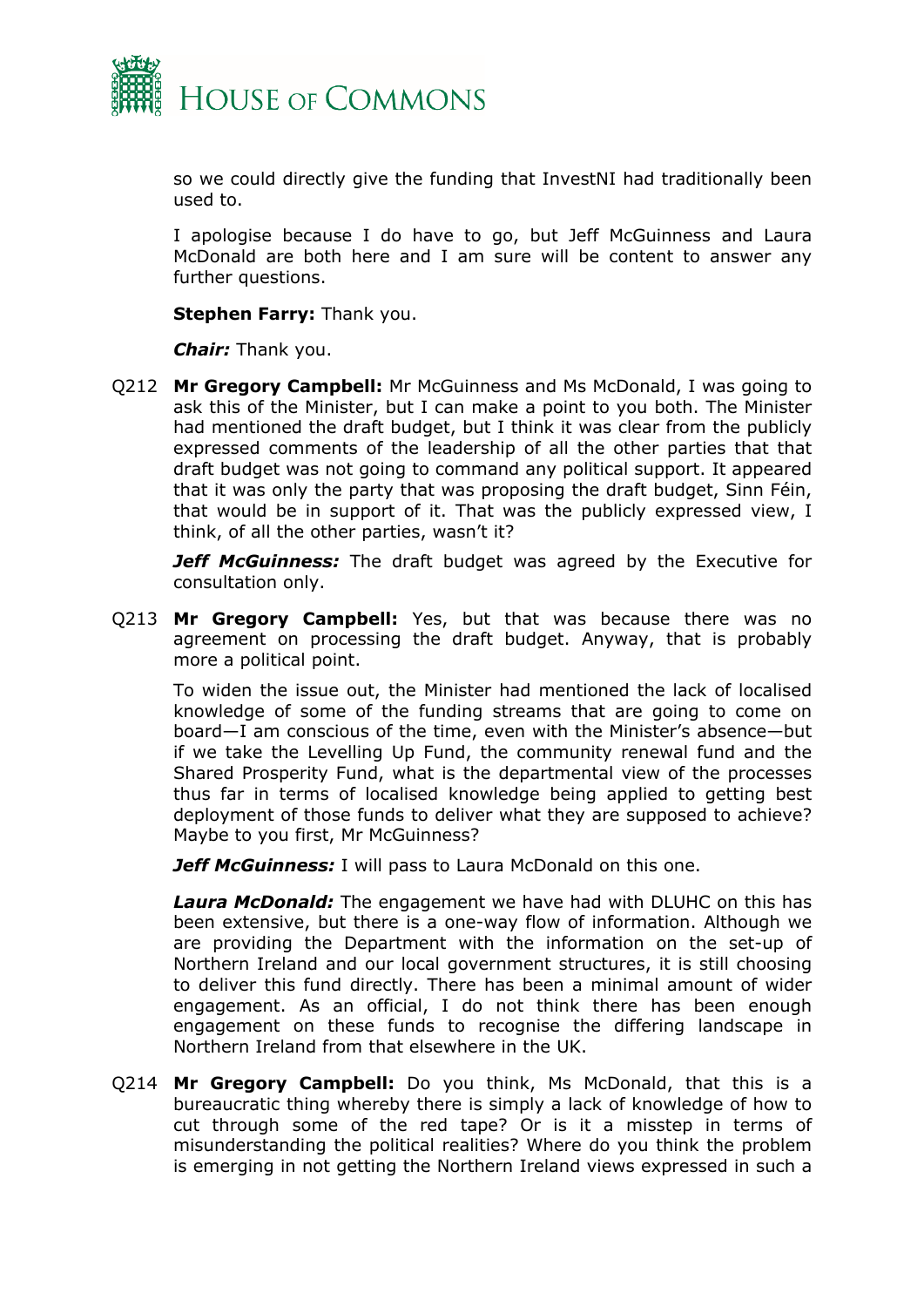

way that it helps to deliver in the way that we would prefer to see it delivered?

*Laura McDonald:* I think it is a little of both. We have been trying to educate those Whitehall Departments at an official level on the way in which funding was applied here, the structures that we have in place, the way in which the funding was used, our responsibilities for delivering and our legal requirement to deliver in some of these areas. However, officials have expressed the view in the DLUHC that their Ministers want an approach for the funding here to be delivered at the most local level, and that does not seem to be through the Executive and the Executive Departments.

Q215 **Mr Gregory Campbell:** In terms of, say, localised priorities that the Department and other Departments might prefer to try to see a more effective delivery mechanism, do you think that message is getting across? Or is there a blockage or something prohibiting that getting across?

*Laura McDonald:* No. I think the Community Renewal fund and the Levelling Up Fund have been and gone and we have no way of shaping them. The rhetoric within the DLUHC has changed a little bit over the last couple of months with the change in structures within DLUHC, so there seems to be more of an opportunity for us to provide information to allow the Department the structure things in a way that will perhaps work out better for Northern Ireland. That is something that remains to be seen. We have had these promises before.

**Ian Paisley:** Chair, can I ask a very small question on levelling up?

**Chair:** Of course.

Q216 **Ian Paisley:** Laura, Wales and Scotland do not appear to have a problem bureaucratically taking on spending and allocating this money. I am wondering does the Department of Finance have a clear picture of where the buck stops? I am speaking specifically on levelling up. Is it the NIO that should be in charge or is it your view it is in charge? Is the levelling up Minister, Mr O'Brien or Mr Gove in charge? Or should it be the Department of Finance? Or do you think it should go to NILGOS or to the 11 local authorities? Have you a clear picture of where you would like to see it going?

*Laura McDonald:* As an official, that is a difficult question for me to answer. Within England, Scotland and Wales, the local authorities have a role in the Levelling Up Fund and are able to review applications and make choices that best fit them. Within Northern Ireland, that is not the case. Within Northern Ireland, the applications go directly to Whitehall and the Executive's Departments are only able to apply in the transport theme even though our Departments have legal responsibility for delivery in areas within the other two themes. We are excluded from applying for some areas within the Levelling Up Fund that we should be able to. I think that is where the quality of applications lets us down, because we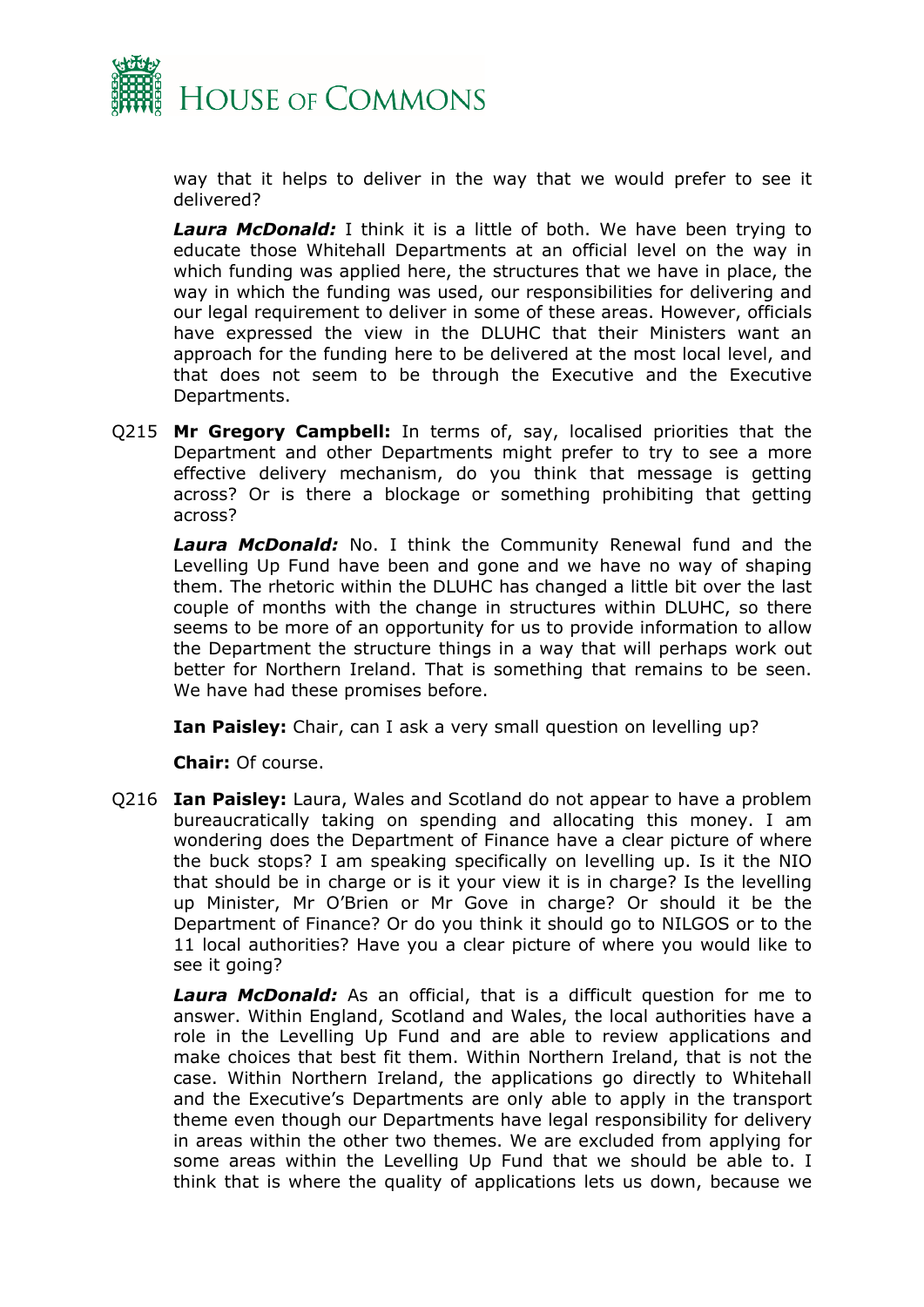

were not able to apply in some of these themes so the amount of money that the Levelling Up Fund provided to Northern Ireland was less than we had expected to receive.

Q217 **Ian Paisley:** What do you mean, you are excluded from applying?

*Laura McDonald:* The DLUHC has made it clear that the Northern Ireland Departments cannot apply under any theme other than transport.

Q218 **Ian** Paisley**:** On levelling up?

*Laura McDonald:* On levelling up.

**Ian Paisley:** Okay.

Q219 **Chair:** Has the Department given a reason for that? It is just for infrastructure purposes?

*Laura McDonald:* Infrastructure.

Q220 **Chair:** Of all types?

**Ian Paisley:** Yes, it is for connectivity and infrastructure within the Kingdom. It falls under that sort of broad patch. I think I am right in that, Laura, aren't I?

#### *Laura McDonald:* Yes

Q221 **Claire Hanna:** Thank you very much to the officials. I want to talk about potential fiscal devolution. What do you think is realistic and achievable and what would be the Department's top priorities for potential future devolution and tax variance?

*Jeff McGuinness:* We have a fiscal commission established to look at this and the Minister will be clear that he would be keen to see the workings of the fiscal commission's report, which is due relatively shortly, and that will inform the thinking going forward.

Q222 **Claire Hanna:** I will not push and prod, but you are not in a position to indicate what the priorities would be or what the departmental thinking is prior to that report?

*Jeff McGuinness:* No, we would not be in a position to do that at this stage.

Q223 **Claire Hanna:** Okay. I will move on. What is your assessment—I think the Minister touched on it in his introduction—of the New Decade, New Approach funding package? Do you think it goes far enough? Do you think that the NDNA, so far, has made an impact on infrastructure in particular in Northern Ireland in the last two years?

*Jeff McGuinness:* The New Decade, New Approach financial package?

**Claire Hanna:** Yes.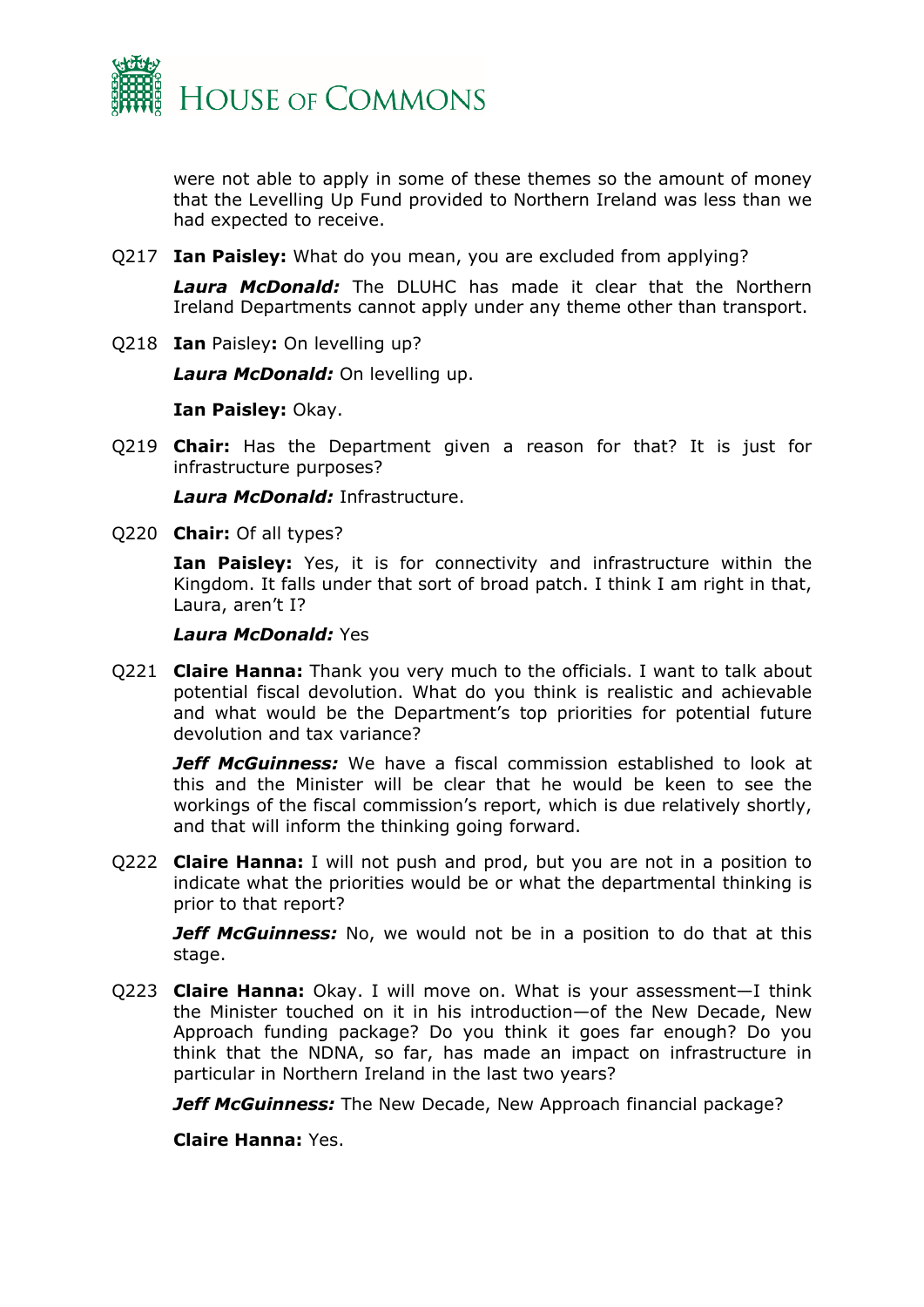

*Jeff McGuinness:* The Minister has been clear in the past that that particular package fell far short of the commitments contained within the New Decade, New Approach document itself.

In terms of what we did receive, the funding has helped to encourage things like low-carbon public transport under that infrastructure package, but it does not go far enough to do all that the NDNA has set out. In addition, there is an element of that in unique circumstances that is not within the control of the Executive. It is administered by the Northern Ireland Office.

Q224 **Claire Hanna:** The Joint Board that was set up under NDNA between the UK Government and the Executive has met only once. What is your assessment of the effectiveness of that and of the oversight of that funding?

*Jeff McGuinness:* It is hard to make a judgment call on that at this stage. In the New Decade, New Approach agreement, purely from a Department of Finance perspective, in a number of the areas the funding was allocated for very specific things and was allocated to Departments and spent on those specific areas. We can judge the relative success of that fairly easily in terms of being able to spend the money where it is meant to be spent. The role of the oversight board, less so.

**Claire Hanna:** Laura, did you want to add anything to either of those questions?

*Laura McDonald:* No, thank you.

Q225 **Stephen Farry:** As a Department, do you have any concerns about the effect Article 10 of the protocol, the one that applies to subsidy control, on Northern Ireland's ability to attract FDI? I appreciate that it might not fall under the direct responsibility of either of you so feel free to take a pass, if required.

*Jeff McGuinness:* Yes, I will take a hard pass on that one.

**Stephen Farry:** A hospital pass to you, Laura.

*Laura McDonald:* I am going to take a pass on that one.

**Stephen Farry:** Two passes.

**Chair:** Two passes?

**Stephen Farry:** Two passes.

Q226 **Ian Paisley:** Chair, if there is a little bit of room, can I come back on levelling up?

**Chair:** Yes.

**Ian Paisley:** Laura, it is to go back to this issue. Do you know or are you aware: has Minister Murphy, the finance Minister, met with Minister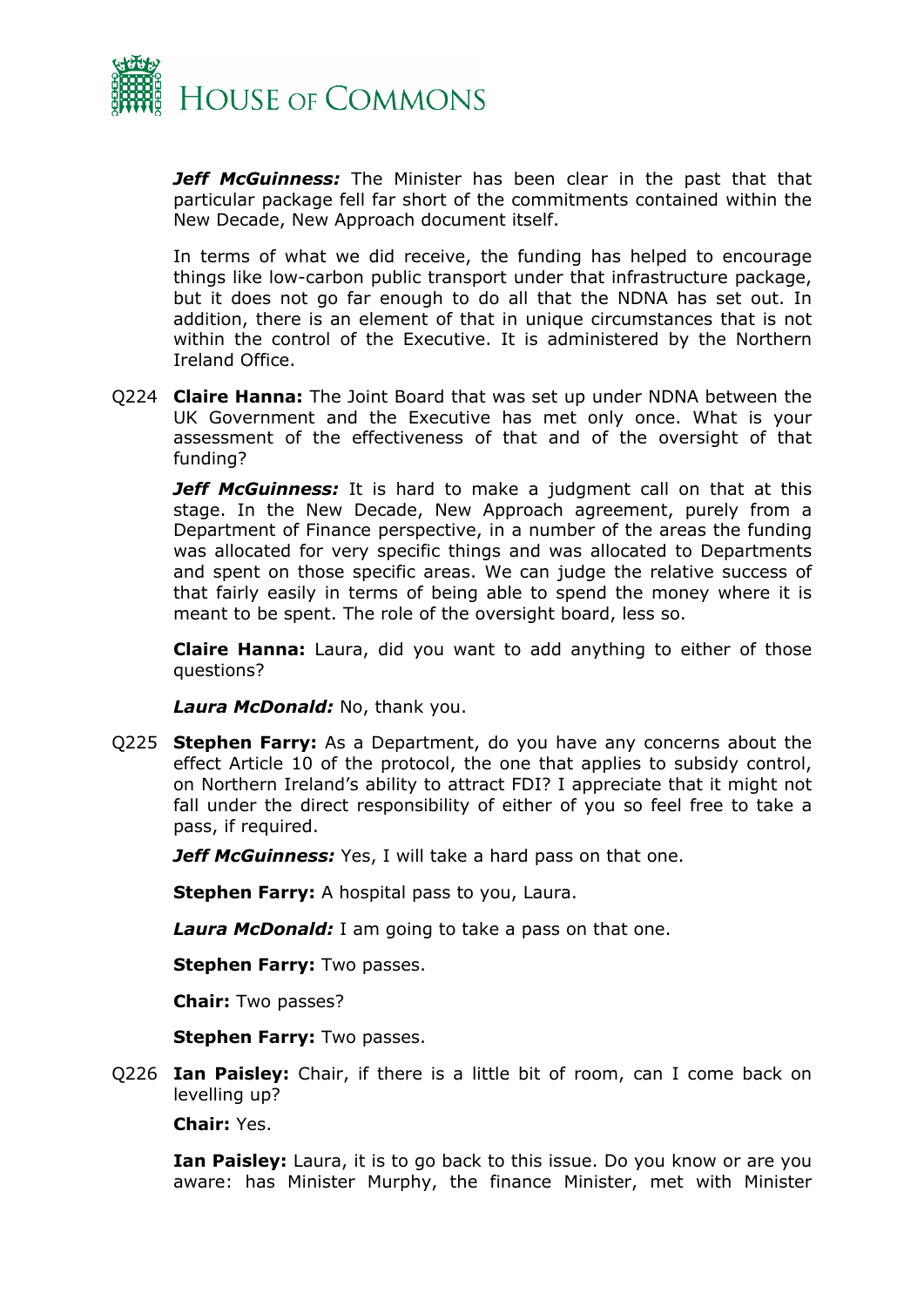

O'Brien or Minister Burns about levelling up?

## *Laura McDonald:* He has, yes.

Q227 **Ian Paisley:** He has? Has there been any outcome in terms of addressing some of the issues as to where the buck stops and how these applications should be handled? Has there been any read-out from that?

*Laura McDonald:* There was a brief meeting the week before last about moving engagement forward on the Shared Prosperity Fund more than the Levelling Up Fund itself, but discussions are ongoing with officials on that. There have not been any solid outcomes on it as yet.

Q228 **Ian Paisley:** Is it your impression that it is really our framework, about how we deliver finance, that is the stumbling block?

*Laura McDonald:* I wouldn't say that, no. I think it is a want to deliver funding that aligns across the whole of the UK and because of the different set-up in Northern Ireland, it needs to be treated a little bit differently.

Q229 **Ian Paisley:** Have any solutions been brought to the table?

*Laura McDonald:* Yes. We are working through solutions, but there has to be agreement on both sides and that is for the Minister to take forward.

**Ian Paisley:** Thank you.

**Claire Hanna:** I presume that it is the position of the Department that post-Brexit the protocol and dual market access are opportunities. Does the Department have a particular world view? How would you assess the role of InvestNI in encouraging growth via dual market access? I know you do not have direct oversight. It was a question that we were going to put to the Minister.

*Jeff McGuinness:* The Department of Finance will support the role of InvestNI as much as we can. I am aware that the New Deal for Northern Ireland has provided InvestNI with about £8 million to promote Northern Ireland as a place for competitive investment. We probably cannot say much more than that about how we do that. Obviously budget support for InvestNI will be wrapped up in a wider draft budget or final budget process, whenever an Executive is restored.

Q230 **Chair:** Before we leave InvestNI, what do you hear? What is your assessment? What are you hearing with regard to business confidence, investment confidence?

*Jeff McGuinness:* We are probably sitting in ivory towers in the Department of Finance. We have less of an ear to the ground on business confidence. However, there have been reports in the news recently about the ability of InvestNI with budget uncertainty, and obviously that will have an impact. InvestNI and the Department for the Economy will always have to make sure that they can deal with that or can provide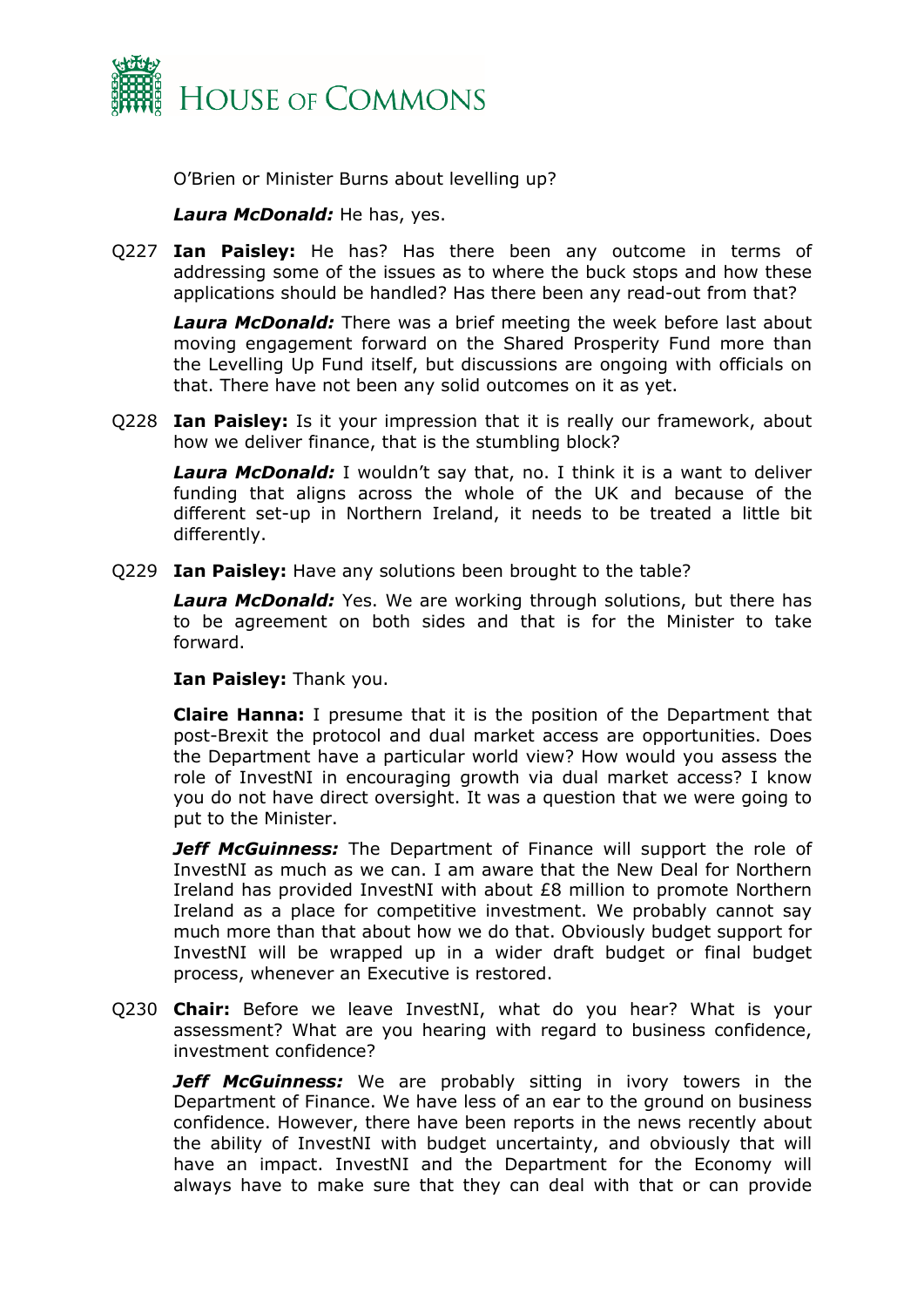

enough assurances around InvestNI funding going forward in the absence of a budget in place.

Q231 **Chair:** I take your comment about ivory towers, but you do not exist in a vacuum. We were hearing this morning about departmental cross-cutting, non-siloed mentality, common goals, and so on. You must have some understanding of business confidence and resilience, immediately post-Covid and looking to the next couple of quarters.

*Jeff McGuinness:* You probably summed it up very well earlier on. Business is looking for a settled political space, and I think that is important. Without a draft budget in place, there is increased uncertainty about the financial position. That uncertainty relates to things such as support for InvestNI in terms of business. It also relates to our regional rates calculations here, the council tax equivalent for businesses here. If that kind of business rate support is not there, if you do not have a three-year budget in place, those things will contribute to businesses making decisions. The more certainty we can provide, the better.

Q232 **Chair:** Reflecting back on the last time Stormont ceased to function, which seems a long time ago but was not that long ago, as a Committee we heard from a variety of organisations about the atrophy that took place in the evolution and development of health policy, mental health strategies and initiatives in skills and education, housing infrastructure and so on, all of which are rather key fundamentals for businesses either existing businesses expanding or new businesses coming in. As officials, do you have concerns, about effectively just potentially being water-treaders trying to deliver what has already been agreed without any space for innovation and change or being fleet of foot in this peculiar timeframe post a global pandemic?

*Jeff McGuinness:* The situation is slightly different going forward now because of the recent Westminster legislation. We will have Ministers in place post-election, even if an Executive is not formed. There will be a slightly greater degree of certainty in terms of Ministers making decisions in the time before we have an Executive in place. We will obviously be hopeful in anticipating the Executive being formed after the May elections.

However, without that Executive in place, there is a risk—I am speaking purely in budget terms—that the funding that we have available cannot be allocated or cannot be allocated in time to put in things that Ministers may wish to do in the incoming financial year. We are closely monitoring that situation, where the Minister has provided his ministerial colleagues with advice and guidance as to how we might put some contingency planning in place prior to an Executive restoring a budget. Obviously, however, without budgets, there is a risk that Departments are not able to spend the full allocation to Northern Ireland and also not able to spend it in the right strategic way if they do not have that budget base early enough in the financial year.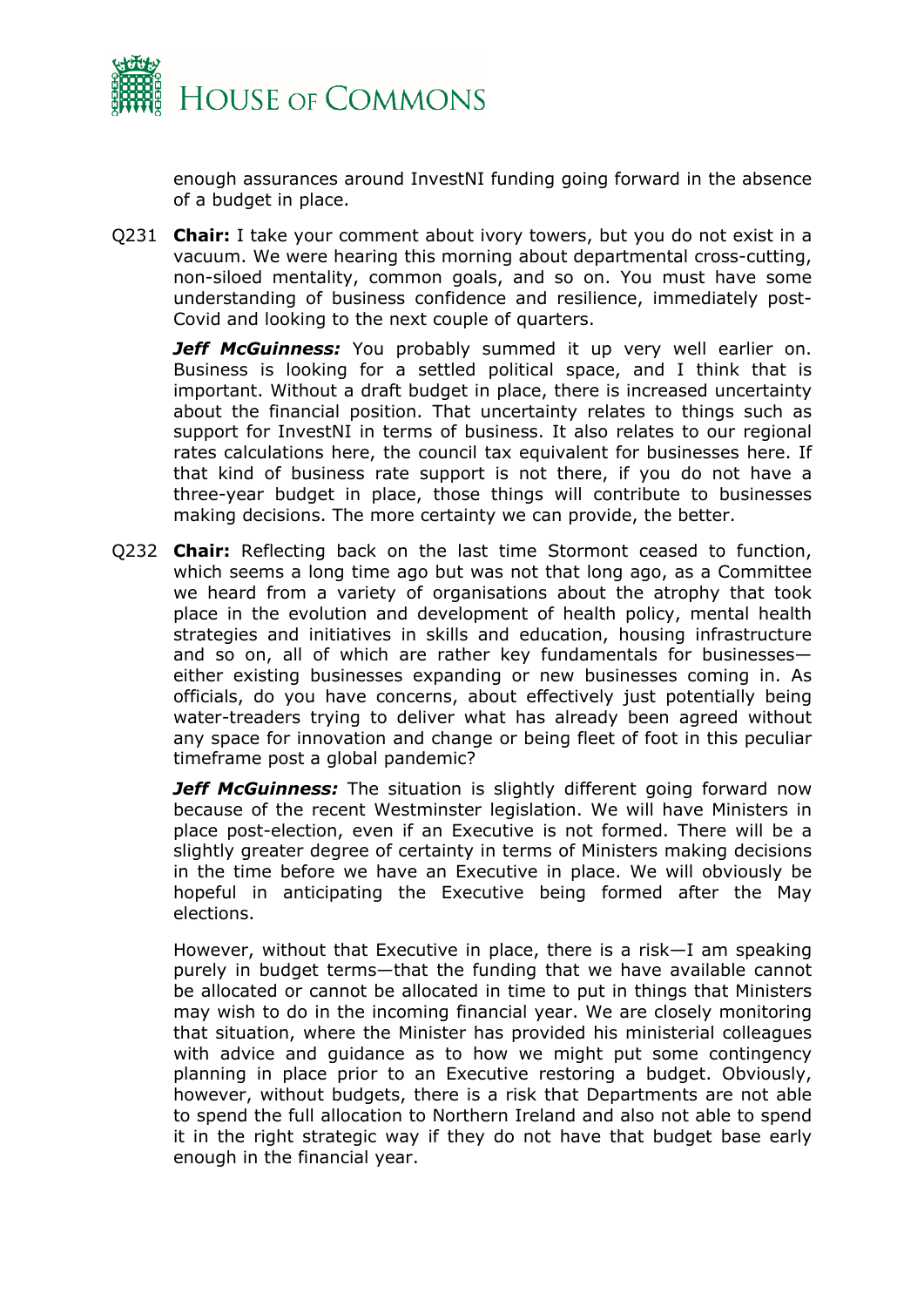

Q233 **Chair:** If there are under-spends or non-allocations, what is your assessment as to the risk of those being—for want of a better phrase returned to the mothership?

*Jeff McGuinness:* It will very much depend on how far into the financial year we get before a budget is put in place. Obviously the longer into the financial year, the more risk there is to that funding being lost to Northern Ireland but obviously not lost to the UK.

Q234 **Chair:** Lost to Northern Ireland?

### *Jeff McGuinness:* Yes.

Q235 **Chair:** Potentially with an argument that the Treasury may turn round and say, "If Northern Ireland did not spend it, it cannot have needed it and so will not need as much next time"?

*Jeff McGuinness:* That is an argument that we would strongly resist, but you are right.

**Chair:** I am sure you would, but Treasury would as strongly advocate it.

*Jeff McGuinness:* Absolutely.

Q236 **Claire Hanna:** The infrastructure commission has the potential to be a gamechanger, I suppose, for taking forward some of those transformative ideas and obviously TEO was to take that forward because it was crosscutting. Where did your Department get to on engagement with that before the resignations? Is there anything that you are able to progress before we get First Ministers back?

*Jeff McGuinness:* Our key input into infrastructure is making sure that we have an appropriate capital budget in place for all the Departments. We have been working with the SIB and also working closely with the Departments in that process. Part of the draft budget was a capital allocation or an indicative capital allocation to each Department. Now that we have no agreed budget and we have no Executive in place to make those decisions, we are working on a contingency position for Departments going forward into the new financial year. That will allow them to continue with existing projects, to ensure that capital contractual commitments are met and provide them with a baseline of ongoing maintenance and health and safety-type projects. However, we believe that Departments would not be able to sign or enter into new capital contractual commitments without the appropriate budget being in place so, therefore, there is a risk—especially on the capital side—that the funding will be lost should a budget not be in place early on in the new financial year.

**Chair:** Thank you very much for appearing before us this afternoon and unexpectedly stepping into the breach for your Minister. Our thanks to the Minister as well for finding time. These things do just happen. Thank you very much indeed.